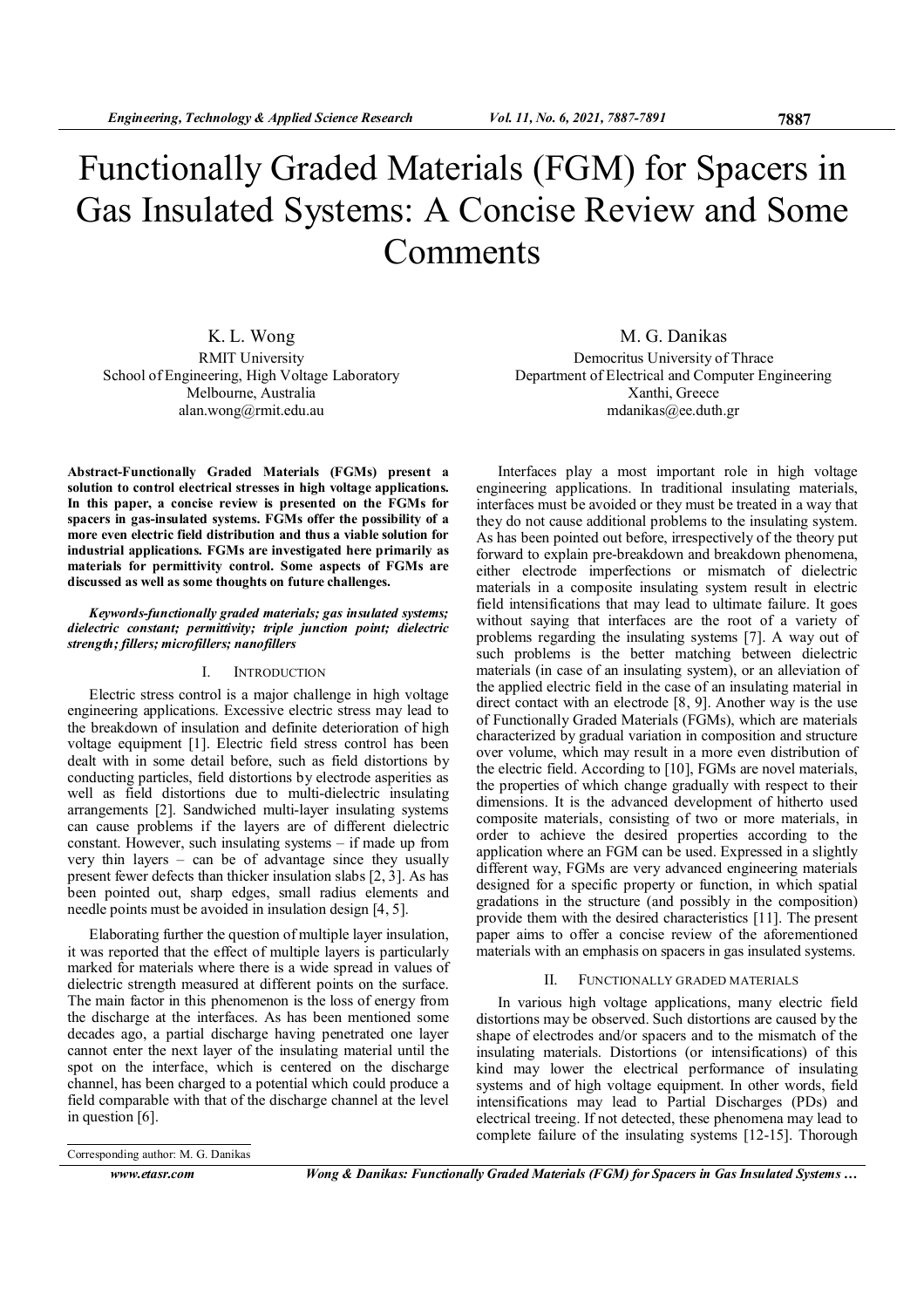analyses of field distortions are described in [1, 2, 4, 16]. A possible remedy to field intensifications would be a smoothing out of problematic electrodes and the – as far as possible – better matching of the insulating materials in case of a composite insulating system.

An alternative to the above approaches is the application of FGMs, which with the well-controlled spatial distribution of dielectric constants inside would offer a more even electric field distribution [17, 18]. Although such materials were studied regarding their homogenization, heat transfer, stress, stability, and dynamic analysis and fracture [19], what is of interest for us is the application of such materials in high voltage engineering [20]. FGMs – as far as high voltage applications are concerned – consist of insulating materials with a certain filler concentration in order to vary one basic physical property, so that they can alleviate electric field intensifications [21]. In other words, FGMs replace the sharp transition of properties with smooth and gradually changing properties of the materials such as physical, chemical, mechanical or electrical [11].

FGMs do not encompass all possible high voltage applications. Among them, FGMs are applicable to spacers for gas-insulated power apparatus, cable joints, insulators and bushings, stator coils, and electrical insulation for power electronic modules [21, 22]. In the context of the present paper, a concise review will be given w.r.t. FGMs regarding the spacers in gas insulated systems. In other words, the review will be confined in the aforementioned application.

#### III. FGMS FOR SPACERS AND GAS-INSULATED EQUIPMENT

Spacers are an indispensable part of gas-insulated switchgear [1, 23]. As was noted in [1], spacer flashover is the most probable breakdown mechanism in a compressed gas insulated system as any contamination of the space surface may produce flashover at a voltage (sometimes well) below the gas breakdown strength. Epoxy resin is primarily the insulating material used for spacers [8]. As is noted in [24], triple junctions present an important problem for spacers since at those points high electric field intensifications may be observed. By building FGMs with higher permittivities at both cathode and anode surfaces compared with other intermediate parts of the spacer, i.e. by having a U-distribution of permittivity, a relaxation of the electric field is obtained. According to [24], the maximum electric field was reduced by about  $10\%$  at the triple junction – in case of a foreign particle adhered to spacer - with the application of a U-shape FGM (in this case epoxy resin). Also in [24], it was reported that the electric field was relaxed by about 30% at both high voltage/spacer and ground/spacer interfaces by applying a Ushape FGM. Regarding the presence of foreign particles adhered to the spacer, an earlier study also indicated that their shape and location may influence the performance of FGM [25].

In [26], further discussions ensued w.r.t. the spacers with Graded Low FGM (GL-FGM), Graded High FGM (GH-FGM), and Graded U FGM (GU-FGM). This work was mainly a computer analysis of the various aforementioned FGMs in reference to a three-phase insulated gas bus duct. One of the conclusions was that the GL-FGM results in rather high electric field stresses. Such conclusions are not at variance with earlier research which showed that GL-FGM gives a field relaxation in a rather narrow range of permittivities whereas GH-FGM offers a field relaxation in a much wider range of permittivities [27]. Authors in [28, 29] did not deviate from the main conclusions of [26], pointing out that the main problem in such structures is the triple point. In [26, 30], similar conclusions were reached regarding the GH-FGM, GU-FGM, and GL-FGM. The authors of [30] indicated that the highest percentage reduction of electric field stress is observed for GH-FGM and GU-FGM gradings. In the same paper, it was remarked that it is preferable to prepare FGMs by applying centrifugal forces, incorporating thus fillers of different diameters in order to obtain permittivity distribution for uniform field distribution rather than three dimensional (3D) printing, since it is the first method that is more efficient. Such views on the preparation method of FGMs are also shared by other researchers [31, 32]. The authors of [11] take a more cautious approach w.r.t. the aforementioned preparation techniques by pointing out that the controllability of the centrifugation method is not always the desired one and that one of the obstacles of the 3D printing technology, among others, is the limitation of printing materials (another preparation method, namely the flexible mixture casting method, has as main drawback the forming of many interfaces of the composing resins). The centrifugation method seems to be also preferred in [33], although the authors remarked that a more flexible fabrication method is urgently required. However, a different view regarding the 3D printing technology was offered in [34], where satisfactory flashover characteristics were obtained for insulators at both  $SF<sub>6</sub>$  and vacuum under DC voltages with the Fused Deposition Modeling (FDM) manufacturing process.

Further criticism of the above preparation methods was also put forward in [35], where another method was proposed, besides the aforementioned approaches with FGMs, namely to apply FGM to the spacer surface in order to form thickness (d) gradient surface layers of high permittivity (d-SFGM). This was done by the magnetron sputtering technique. The optimum layer thickness was found to be between 8 and 10 µm. The authors of [35], experimenting with d-SFGM, observed that electric field distribution is further homogenized, the maximum electric field strength at the HV triple junction is further reduced, and the AC flashover voltage was very satisfactory. Relevant to [35] is the work by the same research group with FGMs having spatial distribution of conductivity σ (σ-FGM) [36]. Such materials were fabricated with the surface fluorination of the insulating material. Such materials are more orientated to DC applications, where significant improvements were observed w.r.t. the flashover voltage as well as to the homogenization of electric field distribution. The authors of [37] approached the whole question of FGMs from another point of view, namely that of the behavior of FGM spacers in the presence of spherical conducting particles in gas-insulated systems. They also noticed the beneficial effect of the FGMs in this case, pointing out that the influence of the FGM spacer material may vary depending on the positioning and the size of the spherical particle w.r.t. the high voltage electrode and/or the ground electrode. FGM spacers seem to have a better overall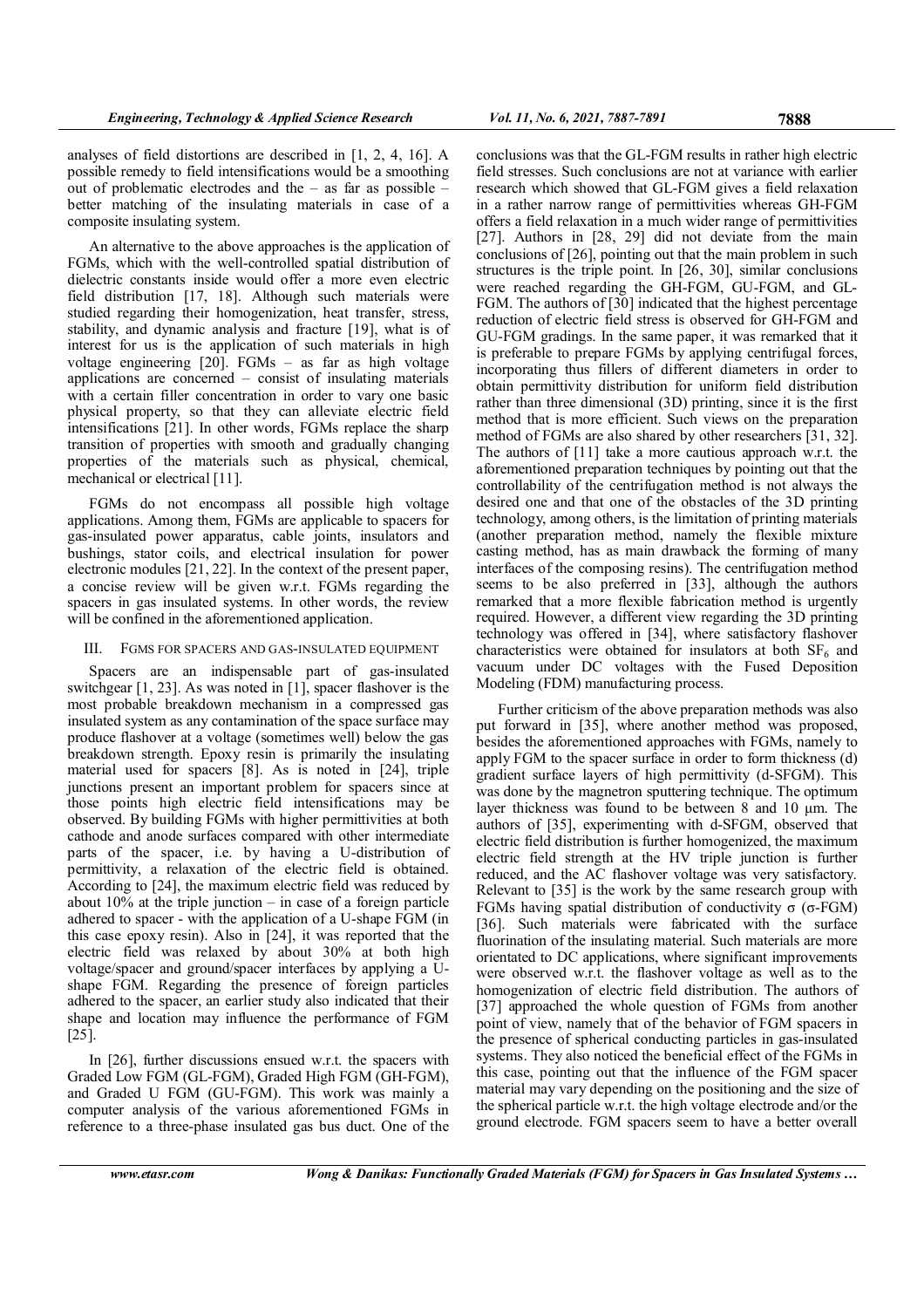performance with adhering spherical particle than conventional materials.

Experimenting with  $\varepsilon$ -grading to the lower permittivity by fabricating FGMs (GLP-FGM), it was found that the maximum electric field strength of a fabricated coaxial disc-type GLP-FGM spacer at the HV-electrode/spacer interface can be reduced by 12% in comparison with the one of a conventional spacer with uniform permittivity [38]. In contradistinction to the centrifugation method, the Flexible Mixture Casting (FMC) method [39], produced  $\epsilon$ -FGMs of a wide range of permittivities giving a relaxation of electric stress on the spacer surface by  $64\%$  in  $SF_6$  gas and an improvement of discharge inception voltage by  $70\%$  in SF<sub>6</sub> gas at 0.4 MPa. A more unified approach to the question of spacers was dealt with in [40], where there was a simultaneous change of both electrode shape and insulating material for optimum electric field distribution. Thus, the cathode shape was modified by rounding the cathode radius near the triple junction. The maximum electric field was efficiently reduced through the application of the FGM spacer. When compared to the uniform permittivity spacer model, a 26.5% decrease in the maximum electric field was obtained with the optimal FGM spacer configuration. FGMs as solution for a more balanced distribution of electrical fields was also presented in [41], mentioning the research on post-type and truncated-cone-type solid insulators for gasinsulated switchgear, which were developed using the centrifugation technique to distribute the fillers and, therefore, permittivity. The authors of [41] present an example of a Ushape permittivity grading, which reduces the electric field stress between 10 to 20 times. Moreover, in the same paper, they propose the use of FGMs as a viable solution of great importance (along, among others, with polymer nanocomposites, high temperature materials, charging control dielectrics and nonlinear dielectrics).

Emphasis on the centrifugal method was given in [42]. This method was successful in obtaining the fabrication of ε–FGM materials, for which both the packing fraction and size of the dispersed fillers were graded. According to the authors of [42], the fillers depending on their sizes play different roles in order to determine the profiles of the packing fraction and the resultant permittivity profiles in ε–FGM materials. Among the small (with a diameter between  $0.1 - 10$  um), medium (with a diameter between 10-100 µm), and larger fillers (with a diameter between  $100 \mu m - 1000 \mu m$ , the small and medium size fillers determine the gradient of permittivity in the dispersion layers whereas the larger fillers predominantly determine the permittivity in the fully packed area. The same group of researchers in an earlier paper rightly wrote that – w.r.t. the centrifugal method - the proper choice of the process parameters such that of operational time, of the angular velocity and the statistical distribution of the filler size may lead to the desired profile of permittivities [43]. The authors in [44] proposed a multi-layer FGM approach, according to which different kinds of grading processes are applied and, by so doing, the non-homogeneous dispersion of nanoparticles is achieved between each layer, which in turn creates a smooth grading action and improves the electrical properties of the samples. An improvement in dielectric strength was noted. A comprehensive theoretical analysis of multi-layered FGMs was

offered in [45], where computational estimates of permittivity and conductivity gave results much closer to the experimental data than well-known models (Maxwell-Garnett's model, Bruggeman's model, the coherent potential model, and Lichtenecker's model [46]). As was noted in [44], the theoretical estimates of permittivity and conductivity based on the models of [46] tend to deviate from the respective experimental values when filler loadings exceed the 10% of the volume, whereas this is not observed with the proposed computational model which is based on the Representative Volume Element (RVE) approach.

### IV. PROPOSALS FOR FURTHER RESEARCH

FGMs contribute to the better distribution of electric fields in certain applications. A possibility for further research can be the exploration of these materials regarding their behavior in voltages at or just below the inception level. Previous work with conventional insulating materials has shown that deteriorating phenomena can be observed at voltage levels below the inception level. Past work compared the by-products emanating from deterioration above inception with the byproducts produced below inception. The by-products on both occasions were very similar [47-49]. Moreover, charge injection and extraction may relate to a tree initiation mechanism that does not involve partial discharges [50, 51]. Work done with polymer nanocomposites [52], also tends to confirm the conclusions of [47-49, 53, 54]. It would be interesting to see whether with the FGMs one can get some experimental data at and below inception level, since charging phenomena below inception voltage seem to be important although not much attention has been paid to them. Furthermore, with the advent of recent research, another possibility would be the use of FGMs in high voltage applications having together micro-fillers as well as nanofillers [55].

Another interesting possibility can be the application of such materials to high voltage applications requiring very thin layers. It is well known that considerable effort has been taken in order to improve the electrical performance of traditional high voltage insulators (glass/porcelain) with RTV coatings [56, 57]. It would be challenging from the fabrication point of view to find whether FGMs can be applied to small thicknesses, such as the thicknesses of the RTV coatings.

#### V. CONCLUSIONS

In this short review, an attempt was made to present some aspects of FGMs. These materials seem to be very promising in alleviating the electric field stress in spacers for gas insulated systems. FGMs  $-$  in the context of this short review  $-$  were approached primarily as materials for permittivity control. The experimental data show that there is an important diminution of electric stress in the triple junction point, which tends to be most crucial for spacers.

#### **REFERENCES**

- [1] T. J. Gallagher and A. J. Pearmain, High voltage : measurement, testing, and design. New York, NY, USA: Wiley, 1983.
- [2] E. Kuffel, W. S. Zaengl, and J. Kuffel, High Voltage Engineering Fundamentals, 2nd Edition. Oxford, UK: Elsevier, 2000.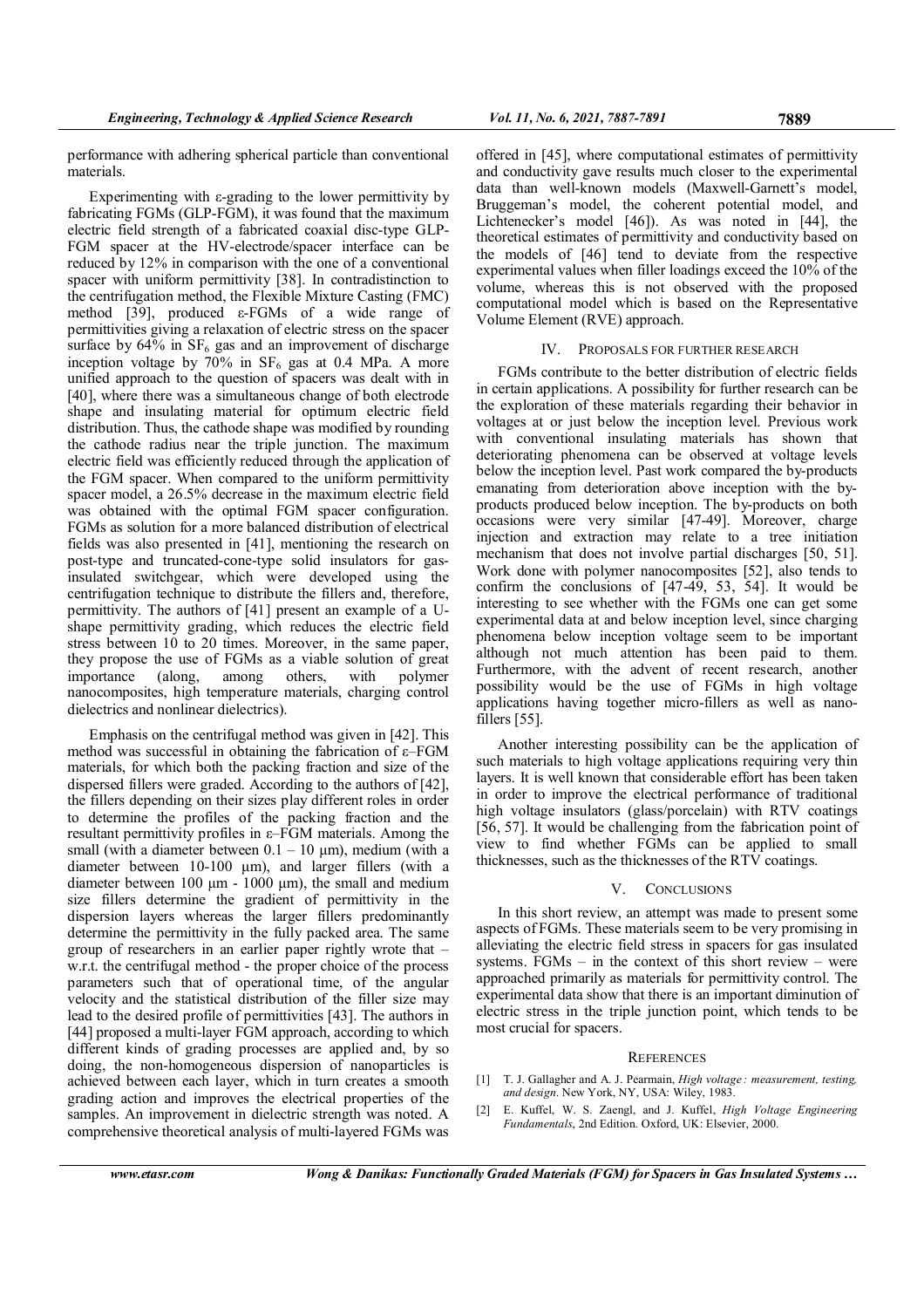- [3] J. Staight, "Properties and applications of solid/liquid composites," in Electrical Insulation, A. Bradwell, Ed. London, UK: Peter Peregrinus Ltd, 1983, pp. 147–163.
- [4] C. L. Wadhwa, High Voltage Engineering, 3rd ed. New Delhi, India: New Age Science, 2010.
- [5] A. Al-Gheilani, W. Rowe, Y. Li, and K. L. Wong, "Stress Control Methods on a High Voltage Insulator: A Review," Energy Procedia, vol. 110, pp. 95–100, Mar. 2017, https://doi.org/10.1016/j.egypro.2017. 03.112.
- [6] N. Parkman, "Breakdown in composites," in *Electrical Insulation*, London, UK: Peter Peregrinus Ltd, 1983.
- [7] M. G. Danikas and R. Sarathi, "Interfaces in High Voltage Engineering: A Most Important Question for Conventional Solid Insulating Materials as well as for Nanocomposite Polymers," Funktechnikplus # Journal, vol. 1, pp. 7–31, Mar. 2014.
- [8] D. Kind and H. Karner, High-Voltage Insulation Technology. Braunschweig, Germany: Springer, 1985.
- [9] K. Moeller and D. Meurer, "Auswirkungen von Teilentladungen auf elektrischen Isolierstoffe," in Teilentladungen in Betriebsmitteln der Energietechnik, D. Koenig and Y. N. Rao, Eds. Berlin, Germany: VDE-Verlag GmBH, 1993, pp. 85–104.
- [10] N. Zhang, T. Khan, H. Guo, S. Shi, W. Zhong, and W. Zhang, "Functionally Graded Materials: An Overview of Stability, Buckling, and Free Vibration Analysis," Advances in Materials Science and Engineering, vol. 2019, Feb. 2019, Art. no. e1354150, https://doi.org/ 10.1155/2019/1354150.
- [11] J. Li, H. Liang, Y. Chen, and B. Du, "Promising functional graded materials for compact gaseous insulated switchgears/pipelines," High Voltage, vol. 5, no. 3, pp. 231–240, 2020, https://doi.org/10.1049/hve. 2019.0327.
- [12] J. H. Mason, "Disharges," IEEE Transactions on Electrical Insulation, vol. EI-13, no. 4, pp. 211–238, Aug. 1978, https://doi.org/10.1109/TEI. 1978.298074.
- [13] K. C. Kao and D. M. Tu, "Formation of electrical treeing in polyethylene," in Conference on Electrical Insulation & Dielectric Phenomena - Annual Report, Amherst, MA, USA, Oct. 1982, pp. 598– 603, https://doi.org/10.1109/CEIDP.1982.7726585.
- [14] T. Tanaka and A. Greenwood, Advanced power cable technology. Volume I. Basic concepts and testing. Florida, USA: CRC Press, 1983.
- [15] M. G. Danikas, "Small partial discharges and their role in insulation deterioration," IEEE Transactions on Dielectrics and Electrical Insulation, vol. 4, no. 6, pp. 863–867, Dec. 1997, https://doi.org/ 10.1109/94.654733.
- [16] M. S. Naidu and V. Kamaraju, High-Voltage Engineering. New Delhi, India: McGraw-Hill, 2000.
- [17] M. Kurimoto, K. Kato, M. Hanai, Y. Hoshina, M. Takei, and H. Okubo, "Application of functionally graded material for reducing electric field on electrode and spacer interface," IEEE Transactions on Dielectrics and Electrical Insulation, vol. 17, no. 1, pp. 256–263, Feb. 2010, https://doi.org/10.1109/TDEI.2010.5412025.
- [18] Y.-F. Zhang et al., "Simulation of Functionally Graded Material (FGM) for Cable Joint in AC and DC Field Optimization," in IEEE International Conference on High Voltage Engineering and Application, Beijing, China, Sep. 2020, pp. 1–4, https://doi.org/10.1109/ ICHVE49031.2020.9280030.
- [19] V. Birman and L. W. Byrd, "Modeling and Analysis of Functionally Graded Materials and Structures," Applied Mechanics Reviews, vol. 60, no. 5, pp. 195–216, Sep. 2007, https://doi.org/10.1115/1.2777164.
- [20] H. Okubo, K. Kato, N. Hayakawa, M. Hanai, and M. Takei, "Functionally Graded Materials and their Application to High Electric Field Power Equipment," in Performance of conventional and new materials for high voltage apparatus CIGRE SC D1 – COLLOQUIUM IN HUNGARY BUDAPEST 2009, Hungary, Budapest, 2009.
- [21] X. Yang, X. Zhao, J. Hu, and J. He, "Grading electric field in high voltage insulation using composite materials," IEEE Electrical Insulation Magazine, vol. 34, no. 1, pp. 15–25, Jan. 2018, https://doi.org/ 10.1109/MEI.2018.8246118.
- [22] S. Diaham, Z. V. Nava, L. Leveque, T. T. Le, L. Laudebat, and T. Lebey, "An original in-situ way to build field grading materials (FGM) with permittivity gradient using electrophoresis," in 2nd International Conference on Dielectrics, Budapest, Hungary, Jul. 2018, pp. 1–4, https://doi.org/10.1109/ICD.2018.8514572.
- [23] A. P. Purnomoadi, A. Rodrigo Mor, and J. J. Smit, "Spacer flashover in Gas Insulated Switchgear (GIS) with humid SF6 under different electrical stresses," International Journal of Electrical Power & Energy Systems, vol. 116, Mar. 2020, Art. no. 105559, https://doi.org/10.1016/ j.ijepes.2019.105559.
- [24] S. A. Ward, M. A. A. Allah, and A. A. Youssef, "Effect of Functionally Graded Material of Spacer with Contaminating Particle on Breakdown Voltage inside Gas Insulated Bus Duct," International Journal of Scientific & Engineering Research, vol. 5, no. 1, pp. 756–762, 2014.
- [25] S. Ganga, K. Dwarakanath, A. A. Natarajan, M. G. VijayaRaghavan, L. Ohri, and R. Vaikundh, "A study on suitability of functionally graded material for spacer application," in IEEE International Conference on Solid Dielectrics, Toulouse, France, Jul. 2004, vol. 2, pp. 521–524, https://doi.org/10.1109/ICSD.2004.1350483.
- [26] P. Janaki, N. Karthick, and G. V. N. Kumar, "Design and analysis of FGM post type spacer in a three phase common enclosure gas insulated busduct under delamination," Electric Power Systems Research, vol. 190, Jan. 2021, Art. no. 106834, https://doi.org/10.1016/j.epsr.2020. 106834.
- [27] H. Shumiya, K. Kato, and H. Okubo, "Application feasibility of permittivity graded FGM (functionally graded materials) for gasinsulated equipment," Electrical Engineering in Japan, vol. 162, no. 2, pp. 39–45, 2008, https://doi.org/10.1002/eej.20363.
- [28] A. Rukmananda, G. V. N. Kumar, M. A. Bharathi, and S. K. Bali, "Insulation integrity of grading high insulating spacer with functionally graded material in a Gas Insulated Busduct," AIP Conference Proceedings, vol. 2269, no. 1, Oct. 2020, Art. no. 030039, https://doi.org/10.1063/5.0019505.
- [29] N. C. Dathu, G. V. N. Kumar, M. A. Bharathi, and S. K. Bali, "Field stress control of a post type grading low insulating spacer with functionally graded material in a gas insulated bus duct," AIP Conference Proceedings, vol. 2269, no. 1, Oct. 2020, Art. no. 030045, https://doi.org/10.1063/5.0019504.
- [30] J. Pakalapati, V. N. K. Gundavarapu, D. C. Duvvada, and S. K. Bali, "Study of electric field stress on the surface contour and at the triple junction in three phase GIS with FGM spacer under the depression defect," International Journal of Emerging Electric Power Systems, vol. 21, no. 5, Oct. 2020, https://doi.org/10.1515/ijeeps-2020-0080.
- [31] M. Yoshitaka, K. Hiroki, K. Katsumi, and H. Naoki, "Fabrication of GIS Spacer Model with ε-FGM (Functionally Graded Materials) and Theoretical Estimation of its Breakdown Voltage in  $SF_6$  Gas," IEEJ Transactions on Fundamentals and Materials, vol. 138, no. 4, pp. 155– 162, 2018.
- [32] H. Okubo, J. Shimomura, Y. Fujii, N. Hayakawa, M. Hanai, and K. Kato, "Fabrication and simulation techniques of permittivity graded materials for gas insulated power equipment," in XVII International Symposium on High Voltage Engineering, Hannover, Germany, Aug. 2011, p. 5.
- [33] K. A. Naidu, G. V. N. Kumar, K. J. Ram, and D. D. Chowdary, "Electric Field Stress mitigation in a Gas Insulated Substation under delamination defect," International Journal of Pure and Applied Mathematics, vol. 114, no. 8, pp. 131–141, 2017.
- [34] X.-R. Li et al., "3D printing fabrication of conductivity non-uniform insulator for surface flashover mitigation," IEEE Transactions on Dielectrics and Electrical Insulation, vol. 26, no. 4, pp. 1172–1180, Aug. 2019, https://doi.org/10.1109/TDEI.2019.007938.
- [35] H. Yao, B. Du, J. Li, and Z. Wang, "Surface Functionally Graded Insulator for High Voltage Gas Insulated Apparatus," in Polymer Insulation Applied for HVDC Transmission, B. Du, Ed. Berlin, Germany: Springer, 2020, pp. 549–568.
- [36] B. X. Du, Z. Y. Ran, J. Li, and H. C. Liang, "Novel insulator with interfacial σ-FGM for DC compact gaseous insulated pipeline," IEEE Transactions on Dielectrics and Electrical Insulation, vol. 26, no. 3, pp. 818–825, Jun. 2019, https://doi.org/10.1109/TDEI.2019.007778.